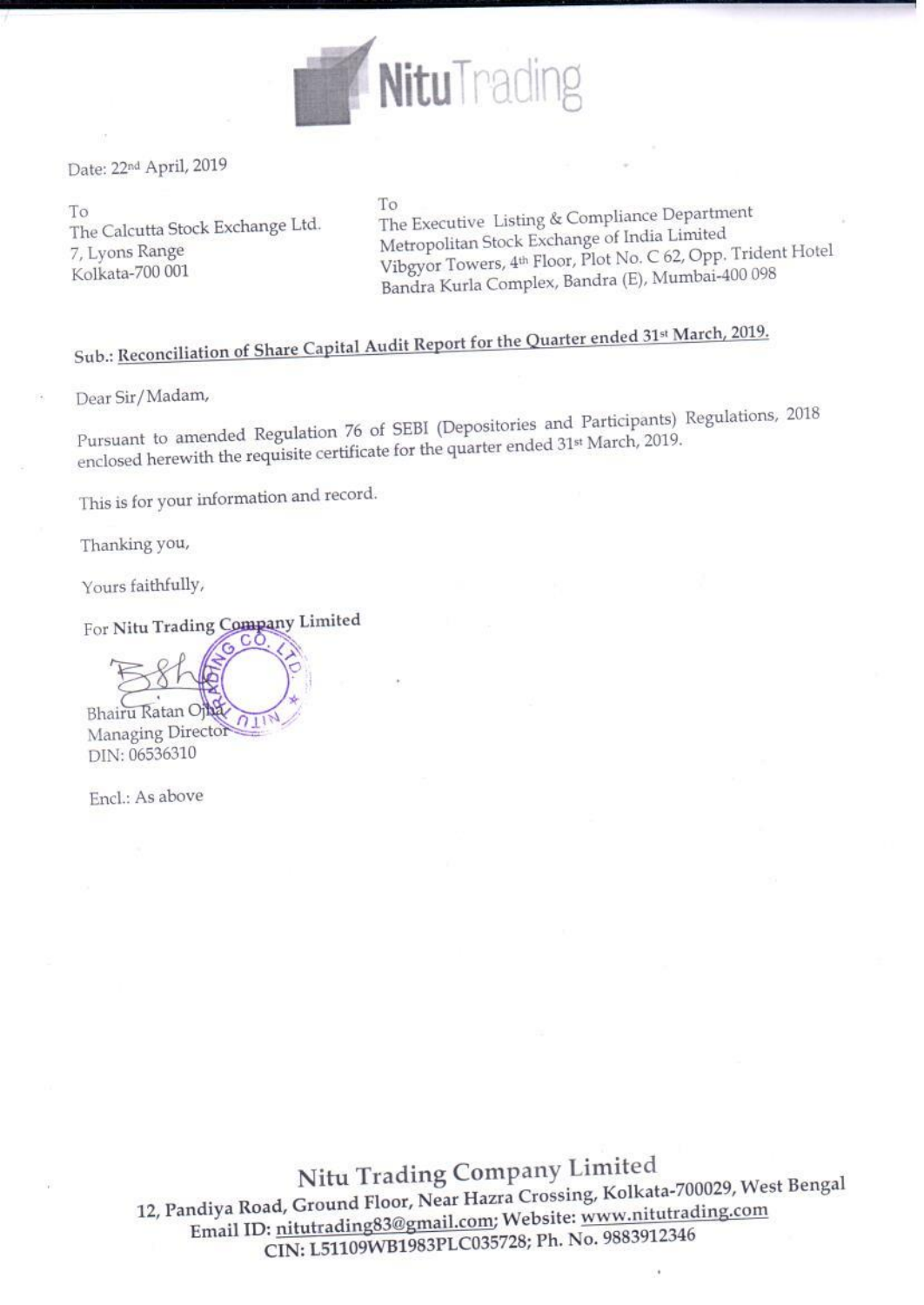## S. A. & Associates

**Company Secretaries** 

'SWASTIK', 334/157, Jessore Raod, SN-8, (Ground Floor), Kolkata-700089 Ph:2534 2445 / 9830591639 / 2534 3481 Mobile: 98300 16001 Email Id: cs.sa.associates@gmail.com

## RECONCILATION OF SHARE CAPITAL AUDIT REPORT

|    | 1 For Quarter Ended                                                                                            | 31ST MARCH, 2019                                                                     |                                 |  |  |
|----|----------------------------------------------------------------------------------------------------------------|--------------------------------------------------------------------------------------|---------------------------------|--|--|
|    | 2 ISIN                                                                                                         | INE406T01011                                                                         |                                 |  |  |
|    | 3 Face Value                                                                                                   | $Rs.10/-$                                                                            |                                 |  |  |
|    |                                                                                                                |                                                                                      |                                 |  |  |
|    | 4 Name of the Company                                                                                          | NITU TRADING COMPANY LIMITED                                                         |                                 |  |  |
|    | 5 Registered Office Address                                                                                    | 12, Pandiya Road, Ground Floor, Near Hazra Crossing, Kolkata-700029, West Bengal     |                                 |  |  |
|    | 6 Correspondence Address                                                                                       | 12, Pandiya Road, Ground Floor, Near Hazra Crossing, Kolkata-700029, West Bengal     |                                 |  |  |
|    | 7 Telephone & Fax Nos.                                                                                         | 9883912346                                                                           |                                 |  |  |
|    |                                                                                                                |                                                                                      |                                 |  |  |
|    | 8 Email address                                                                                                | nitutrading83@gmail.com                                                              |                                 |  |  |
|    | 9 Names of the Stock Exchanges where the<br>company's securities are listed                                    | THE CALCUTTA STOCK EXCHANGE LIMITED<br>METROPOLITANT STOCK EXCHANGE OF INDIA LIMITED |                                 |  |  |
|    | 10 Issued Capital                                                                                              | Number of shares                                                                     | % of Total Issued Cap.          |  |  |
|    |                                                                                                                | 3,275,000                                                                            | 100%                            |  |  |
|    |                                                                                                                |                                                                                      |                                 |  |  |
|    | 11 Listed Capital (Exchange-wise)                                                                              | Number of shares                                                                     | % of Total Issued Cap.          |  |  |
|    |                                                                                                                | 3,275,000                                                                            | 100.00%                         |  |  |
|    | 12 Held in dematerialised form in CDSL                                                                         | ۰<br>Number of shares                                                                | % of Total Issued Cap.          |  |  |
|    |                                                                                                                | 2,693,000                                                                            | 82.23%                          |  |  |
|    |                                                                                                                |                                                                                      |                                 |  |  |
|    | 13 Held in dematerialised form in NSDL                                                                         | Number of shares                                                                     | % of Total Issued Cap.          |  |  |
|    |                                                                                                                | 393,000                                                                              | 13.37%                          |  |  |
|    |                                                                                                                |                                                                                      |                                 |  |  |
|    | 14 Physical                                                                                                    | Number of shares<br>189,000                                                          | % of Total Issued Cap.<br>5.77% |  |  |
|    |                                                                                                                |                                                                                      |                                 |  |  |
|    | 15 Total No.of shares (12+13+14)                                                                               | 3,275,000                                                                            |                                 |  |  |
| 16 | Reasons for difference if any, between (10&11),<br>$(10.15)$ , $(11.15)$                                       | <b>NIL</b>                                                                           |                                 |  |  |
|    | 17 Certifying the details of changes in share capital during the period under consideration as per Table below |                                                                                      |                                 |  |  |

| Particulars <sup>***</sup> | No.of shares | Applied/<br>Not Applied<br>for listing | <b>Listed on Stock</b><br><b>Exchanges</b><br>(Specify Names) | whether<br>intimated to<br><b>CDSL</b> | whether<br>intimated to<br><b>NSDL</b> | In-prin. appr.<br>pending for<br>SE (Specify<br>Names) |
|----------------------------|--------------|----------------------------------------|---------------------------------------------------------------|----------------------------------------|----------------------------------------|--------------------------------------------------------|
| <b>NIL</b>                 | <b>NIL</b>   | NIL                                    | <b>NIL</b>                                                    | NIL                                    | <b>NIL</b>                             | NI.                                                    |

\*\*\* Rights, Bonus, Preferential Issue, ESOPs, Amalgamation, Conversion, Buyback, Capital Reduction Forfeiture, Any other (to specify).